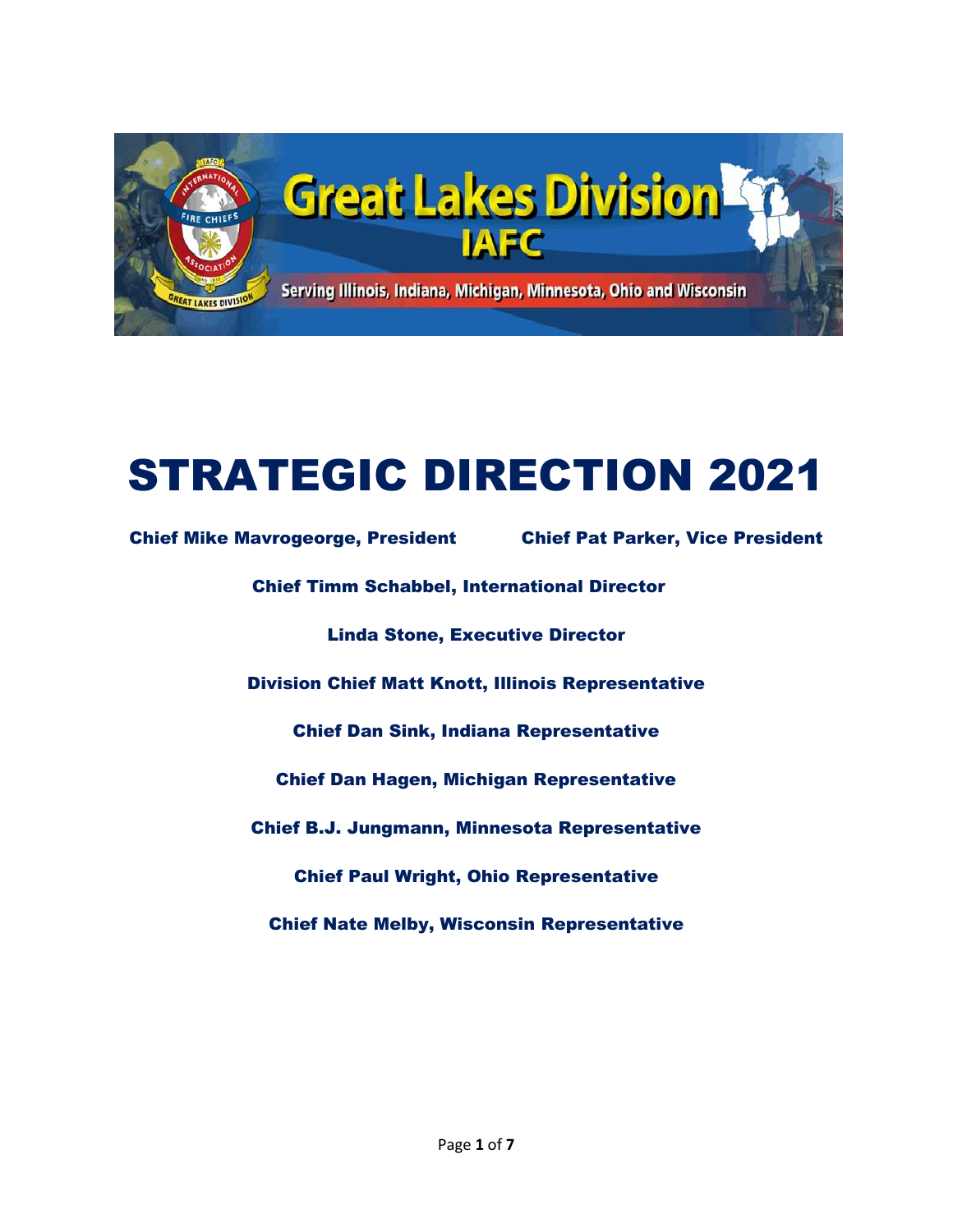# **Overview**

**On June 4 and 5, 2021, The Executive Board of the IAFC Great Lakes Division met at the University of Illinois Fire Service Institute in Champaign, Illinois. The board conducted 8 hours of discussions focused on the strategic direction of the IAFC Great Lakes Division.** 

**The result was the re-affirming of our core values, mission, and guiding principles that aligned with the IAFC and a S.W.O.T.T. Analysis of the IAFC Great Lakes Division. As a result, the GLD Executive Board will work to:** 

- **A. Identify and Develop alternate sources of financial support.**
- **B. Work to increase the diversity of our membership and the GLD Executive Board.**
- **C. Create a portal that can be utilized by GLD members to share and collaborate.**
- **D. Create opportunities for members to become involved with the GLD.**
- **E. Develop a method of communication and coordination of legislative issues across the states of the GLD.**
- **F. Propose and coordinate combined training opportunities across the states of the GLD.**
- **G. Develop and disseminate a GLD Recruiting and Retention Program that can be utilized across the states of the GLD.**
- **H. Develop and disseminate a Behavioral Health and Resiliency Program that can be utilized across the states of the GLD.**
- **I. Conduct a GLD Summit with State Association, Presidents, Executive Directors, GLD Committees, and the GLD Executive Board at a different State Association Conference each year.**
- **J. Improve communications of the GLD executive board by conducting 2 to 3 inperson meeting each year and monthly remote zoom meetings.**
- **K. Develop Quarterly Topic-focused Zoom presentations/forums that will allow our membership to receive relevant information and engage with dynamic presenters. Examples of topics could be: challenging HR issues; diversity/inclusion; leadership; business side of the fire service; legislation/building relationships with elected officials; and policies.**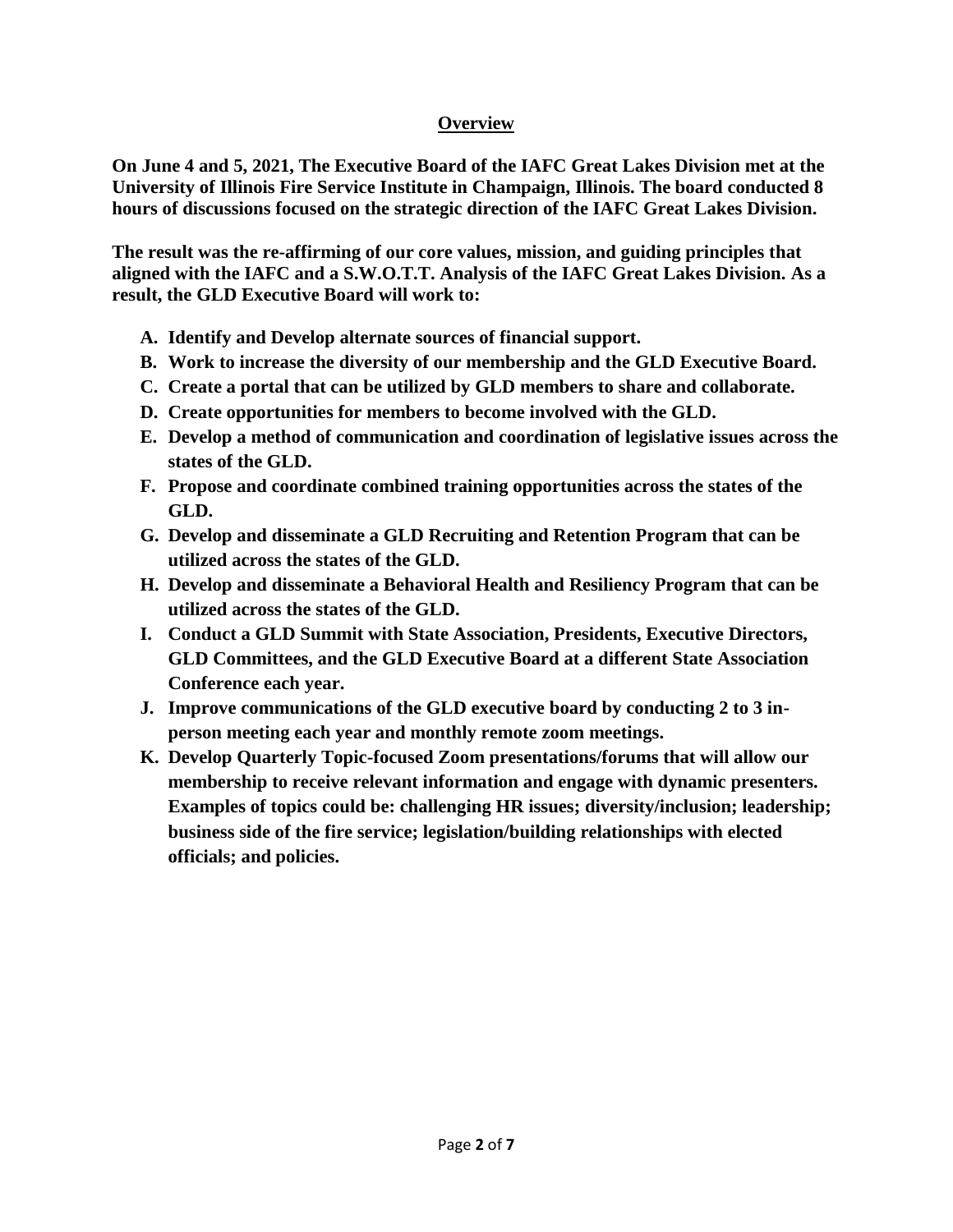# **About the IAFC**

The International Association of Fire Chiefs represents the leadership of firefighters and emergency responders worldwide; our members are the world's leading experts in firefighting, emergency medical services, terrorism response, hazmat response, natural disasters, search and rescue, and public safety policy.

#### **IAFC Mission**

The organization's mission statement should clearly define the primary purpose of the organization's existence. It focuses the organization's members on what is truly important to the organization and community. The mission statement should be understood by all members and posted prominently throughout the organization's facilities. Each member should commit the mission to memory.

#### **IAFC Mission Statement**

*To provide leadership to current and future career, volunteer, fire-rescue and EMS chiefs, chief fire officers, company officers, and managers of emergency service organizations throughout the international community through vision, information, education, services, and representation to enhance their professionalism and capabilities.*

#### **The IAFC Great Lakes Division**

The IAFC Great Lakes Division represents the states of Illinois, Indiana, Michigan, Minnesota, Ohio and Wisconsin within the IAFC. The board of directors is comprised of a State Representative from each of the six states who are elected to three year terms. The "Executive Officers" are elected by the membership at large and includes the president and vice president who serve two year terms. There has been a long-standing "handshake agreement" that the vice president is elected from each state on a rotational basis to ensure that one state does not dominate the board on a long term basis. There is also an understanding among the members that normal progression is that the vice president is elected to the position of president upon completion of his term.

Our International Director, the person who represents our Division on the International Board, is elected to a three year term as is our Secretary/Treasurer. Both of these positions are elected from the membership at large.

#### **IAFC Great Lakes Division Mission Statement**

Being a division of the International Association of Fire Chiefs, we operate under the following IAFC Mission Statement: "To provide leadership to current and future career, volunteer, firerescue and EMS chiefs, chief fire officers, company officers, and managers of emergency service organizations throughout the international community through vision, information, education, services, and representation to enhance their professionalism and capabilities".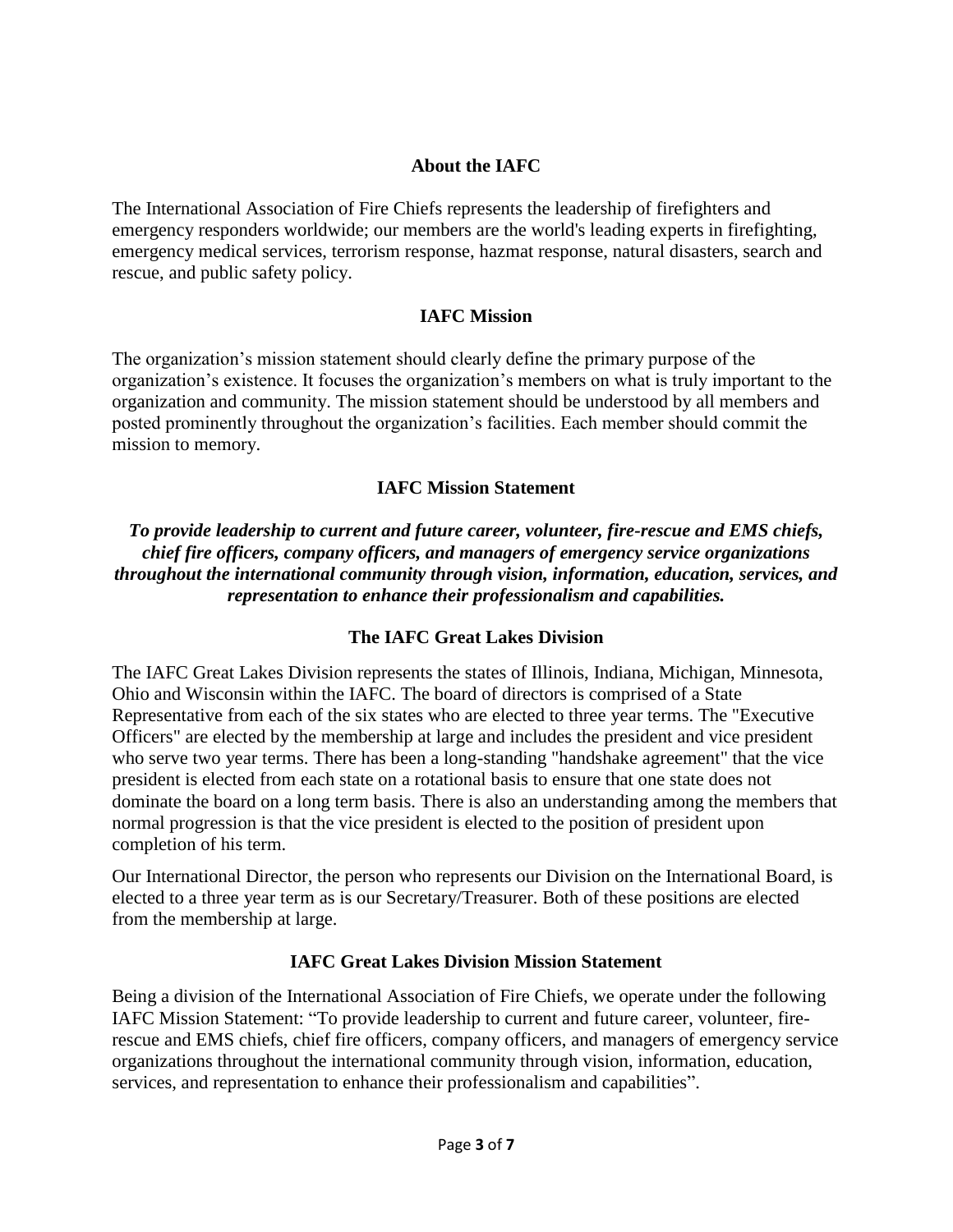# **IAFC Guiding Principles (Values)**

Guiding principles (values) define what the organization considers to be appropriate and inappropriate behaviors. An organization's fundamental guiding principles define the organization's culture and belief system, thus providing a foundation in an environment that is always changing. The strategic direction team declared the following as core values for the IAFC.

With the completion of its mission and core values, the IAFC has established the organization's foundation for strategic planning. IAFC strongly recommends that every member empower themselves with these elements; they are the basis for accomplishing the organization's strategic initiatives, goals, objectives, and day-to-day tasks.

#### **IAFC Core Values**

*Integrity I will do what is right.*

# *Professionalism*

*I will conduct myself at all times in a competent manner that reflects positively on the fire and emergency service.*

#### *Responsiveness*

*I will efficiently and accurately process and provide information, resources, solutions, and direction in a timely manner.*

#### *Collaboration*

*I will build relationships both inside and outside the fire and emergency service. I will work together, network, and share resources, experiences, and knowledge with others.*

#### *Diversity/Inclusiveness*

*I will provide opportunities for all. I will embrace differences and purposefully engage others in organizational activities.*

#### *Safety*

*I will model and promote a safety-driven fire and emergency service culture at all times.*

#### *Innovation*

*I will continually create, adapt, and share solutions to evolving current events, issues, or problems.*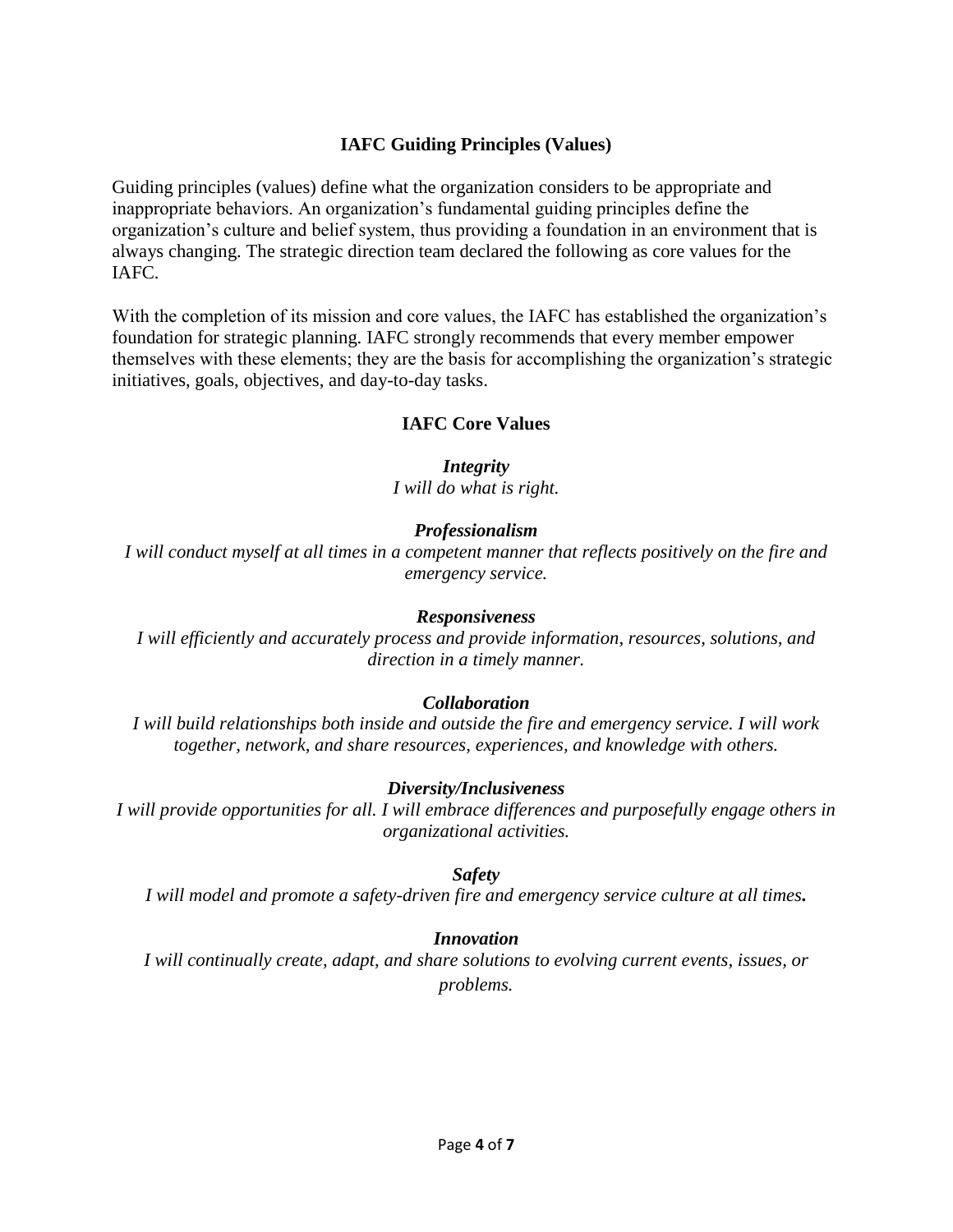# **What Makes the Great Lakes Division?**

# **Advantages**

- 1. The geography of the Great Lakes Division permits easy travel within the division.
- 2. There are strong state fire chiefs associations and fire service organizations within the division.
- 3. The states of the Great Lakes Division share a similar composition and culture.

# **Strengths**

- 1. A belief that our members will be listed to and welcomed by the GLD Executive Board.
- 2. The geography of the Great Lakes Division permits easy travel within the division.
- 3. A pool of talented and experienced members exists within the GLD.
- 4. The GLD is open to sharing, collaboration, and best practices by the states across the division.

# **Weaknesses**

- 1. A lack of diversity among our membership and on the executive board representative of the demographics across the GLD.
- 2. A reliance on membership dues as the primary means of financial support.
- 3. A question of identify, purpose, and value of the GLD to its members.
- 4. A lack of membership engagement and general awareness of the GLD.
- 5. The trickledown effect when issues are occurring with the IAFC as a whole.
- 6. A lack of opportunities for GLD members to become involved.

# **Opportunities**

- 1. Increase regional training.
- 2. Improve communications to our members: web page, newsletter, smart phone app.
- 3. Utilize GLD states programs in the following areas:
	- A. Training Officers
	- B. USAR
	- C. Metro Departments
	- D. Education and Certifications
	- E. CRR
	- F. Behavioral Health
	- G. Legislative
- 4. The opportunity to share best practices throughout the division
- 5. Provide leadership development and decision making training across the division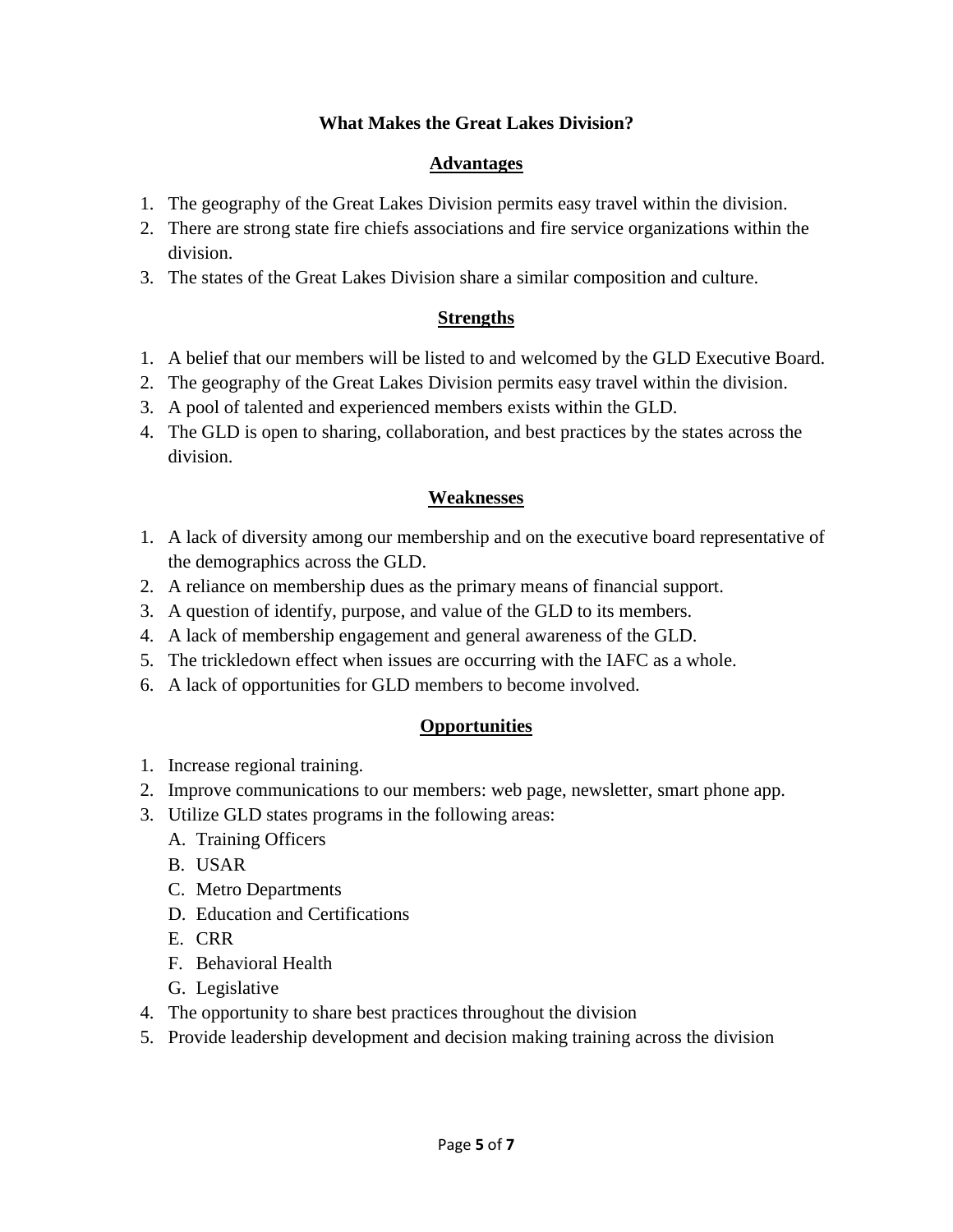# **Threats (Internal)**

- 1. Lack of Action/Stagnation will cause the GLD to become irrelevant.
- 2. Politics within State Associations.
- 3. A lack of diversity.

# **Threats (External)**

- 1. Reliance on the stability of the IAFC.
- 2. Any change in the IAFC dues policy regarding division dues/ Reliance on division membership dues as our primary financial support.
- 3. Loss of the Public Trust.
- 4. Changes in the social/political climate.

# **Action Items**

**Identify and Develop alternate sources of financial support.**

**Work to increase the diversity of our membership and the GLD Executive Board.**

**Create a portal that can be utilized by GLD members to share and collaborate.**

**Create opportunities for members to become involved with the GLD.**

**Develop a method of communication and coordination of legislative issues across the states of the GLD.**

**Propose and coordinate combined training opportunities across the states of the GLD.**

**Develop and disseminate a GLD Recruiting and Retention Program that can be utilized across the states of the GLD.**

**Develop and disseminate a Behavioral Health and Resiliency Program that can be utilized across the states of the GLD.**

**Conduct a GLD Summit with State Association, Presidents, Executive Directors, GLD Committees, and the GLD Executive Board at a different State Association Conference each year.**

**Improve communications of the GLD executive board by conducting 2 to 3 in-person meeting each year and monthly remote zoom meetings.** 

**Develop Quarterly Topic-focused Zoom presentations/forums that will allow our membership to receive relevant information and engage with dynamic presenters. Examples of topics could be: challenging HR issues; diversity/inclusion; leadership;**